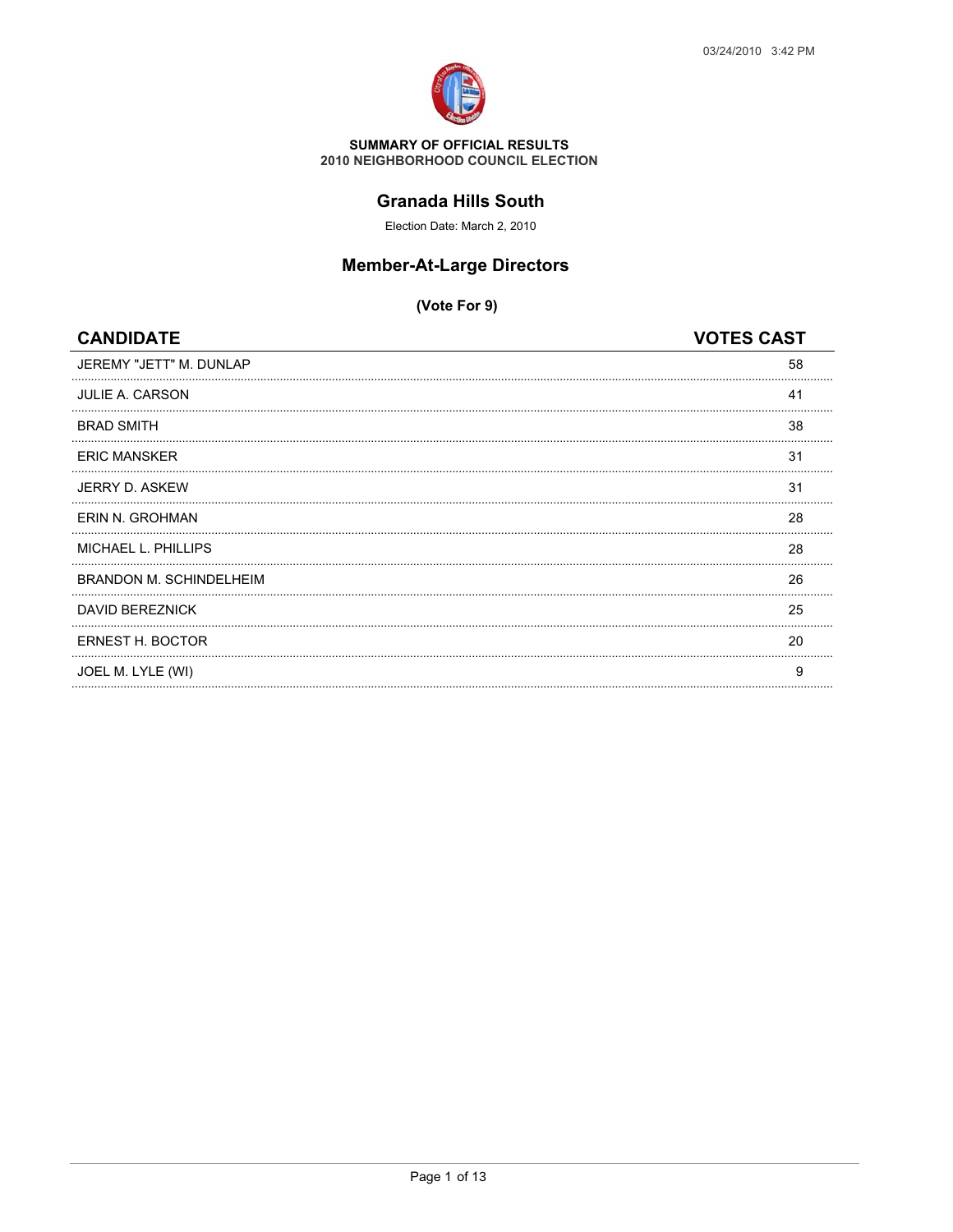

### **Granada Hills South**

Election Date: March 2, 2010

# **Member-At-Large Factual Basis Director**

| <b>CANDIDATE</b>    | <b>VOTES CAST</b> |
|---------------------|-------------------|
| <b>ERIC MANSKER</b> |                   |
|                     |                   |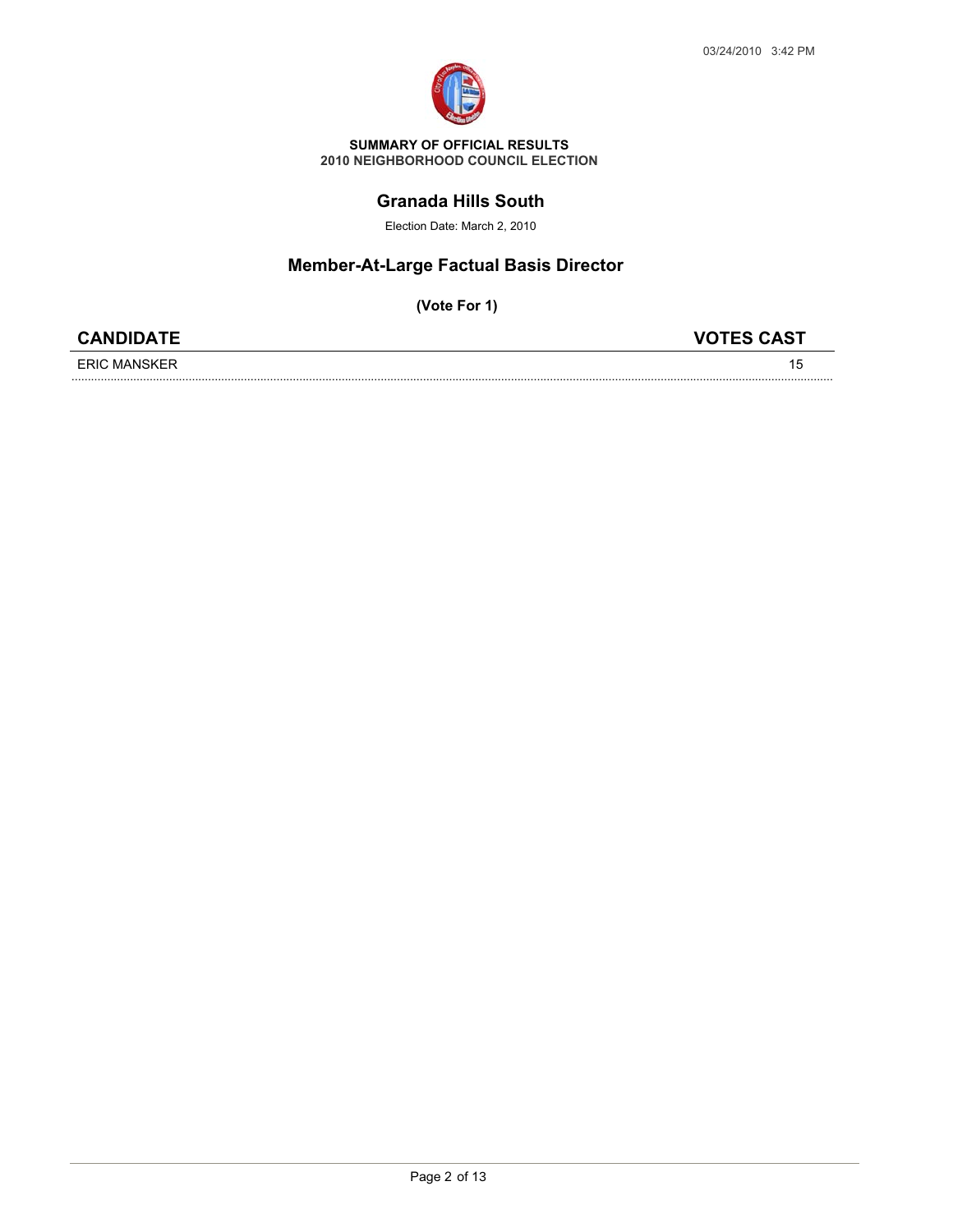

#### **2010 NEIGHBORHOOD COUNCIL ELECTION SUMMARY OF OFFICIAL RESULTS**

## **Granada Hills South**

Election Date: March 2, 2010

# **Renters Director**

**(Vote For 1)**

..........................................................................................................................................................................................................................................

Page 3 of 13

| <b>CANDIDATE</b> | <b>VOTES CAST</b> |
|------------------|-------------------|
| <b>NONE</b>      |                   |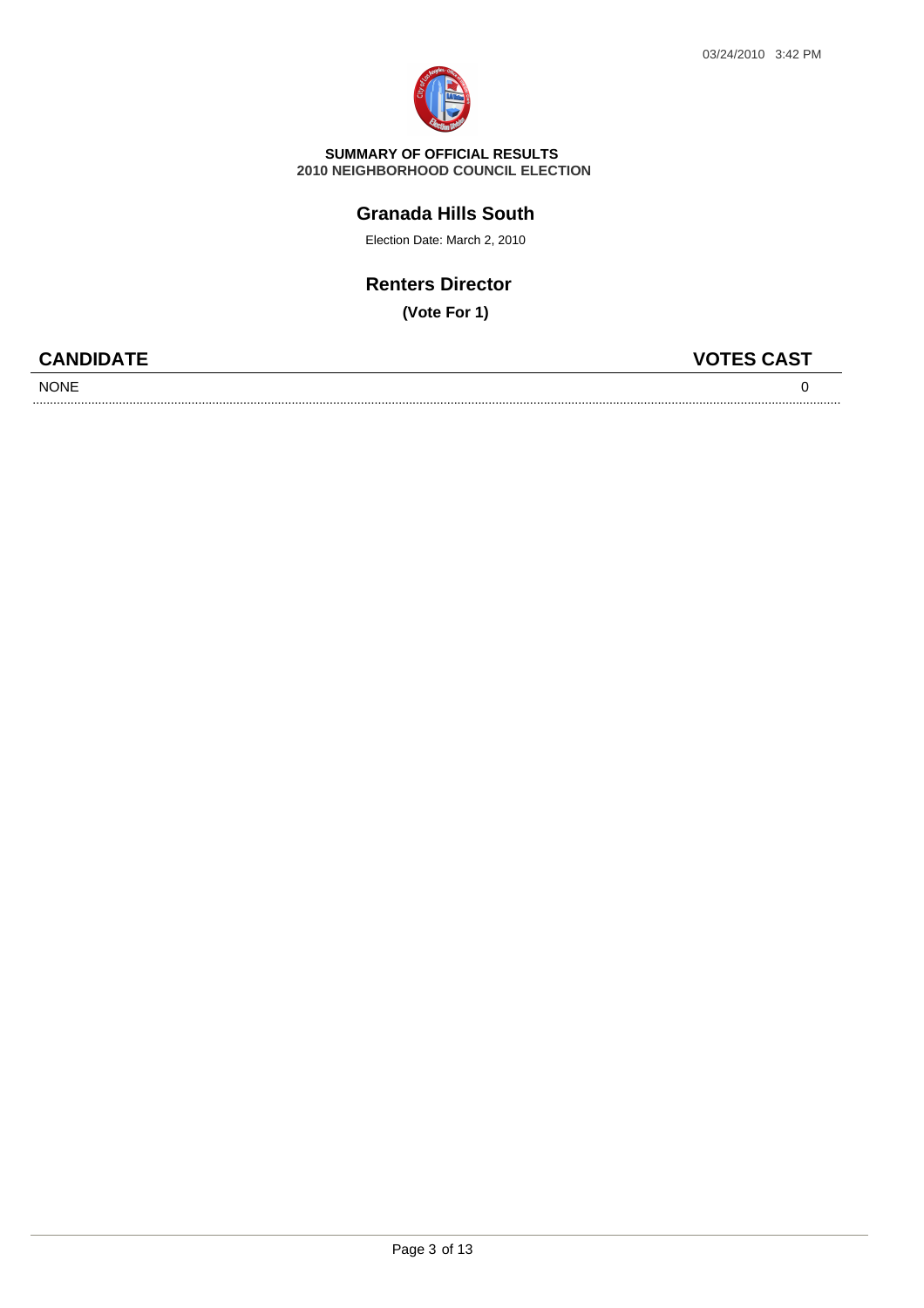

### **Granada Hills South**

Election Date: March 2, 2010

# **Community Organizations Director**

| <b>CANDIDATE</b>  | <b>VOTES CAST</b> |
|-------------------|-------------------|
| DAVID P. BEAUVAIS |                   |
|                   |                   |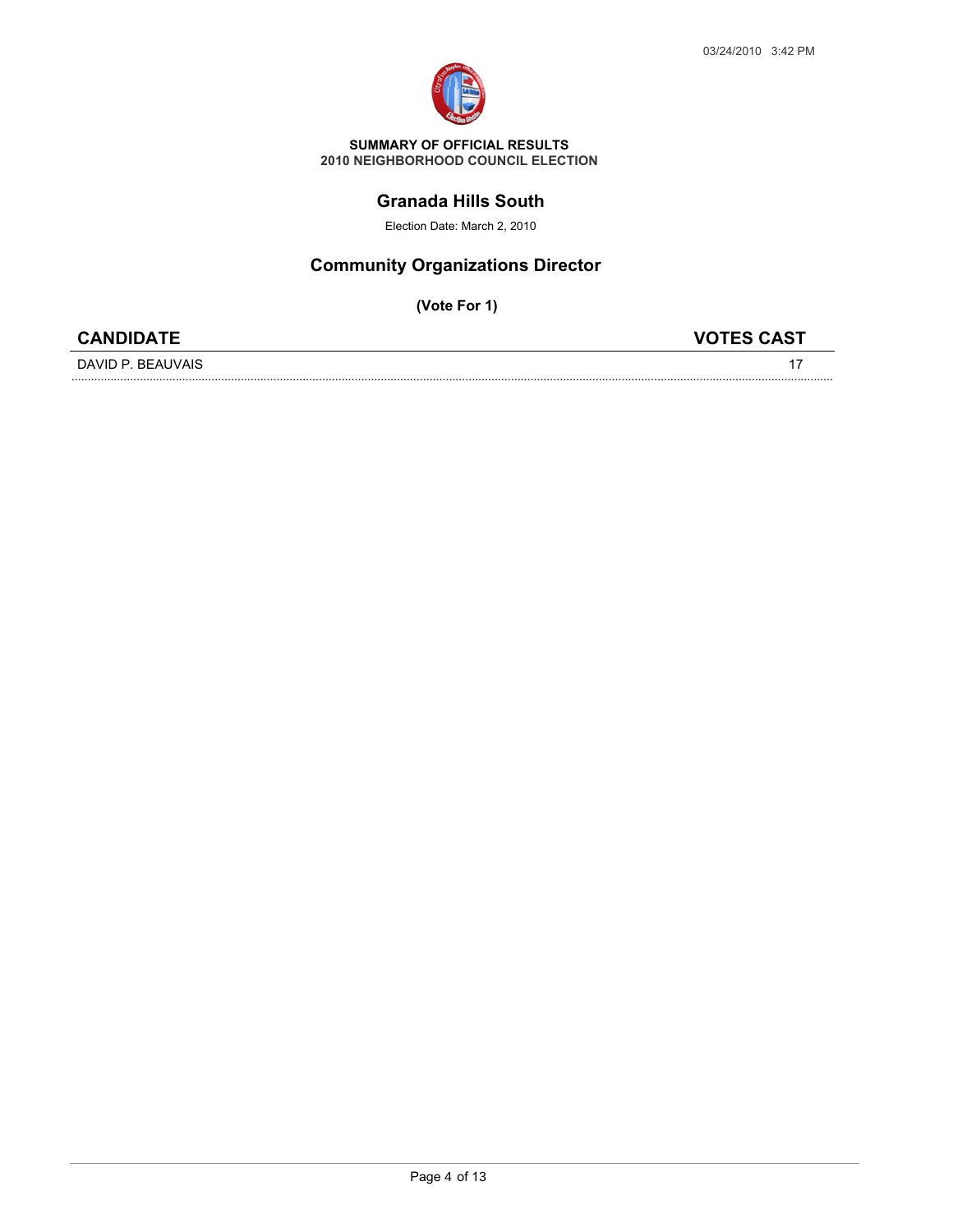

#### **Granada Hills South**

Election Date: March 2, 2010

## **Commercial Property Owner Director**

| <b>CANDIDATE</b>         | <b>VOTES CAST</b> |
|--------------------------|-------------------|
| <b>RHRSK</b><br>RONNIF M |                   |
|                          |                   |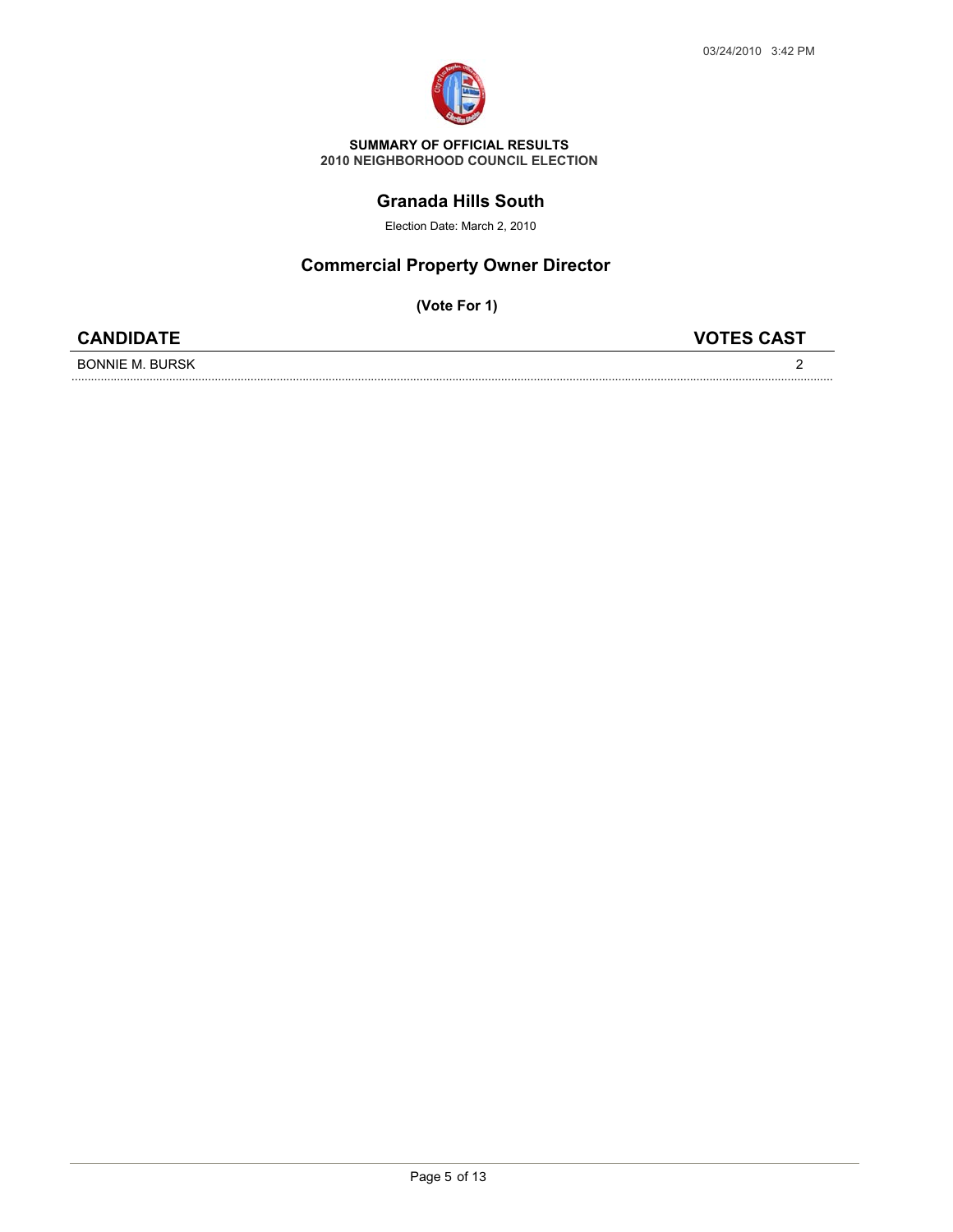

#### **2010 NEIGHBORHOOD COUNCIL ELECTION SUMMARY OF OFFICIAL RESULTS**

### **Granada Hills South**

Election Date: March 2, 2010

# **Faith-Based Groups Director**

| <b>CANDIDATE</b> | <b>VOTES CAST</b> |
|------------------|-------------------|
| <b>NONE</b>      |                   |
|                  |                   |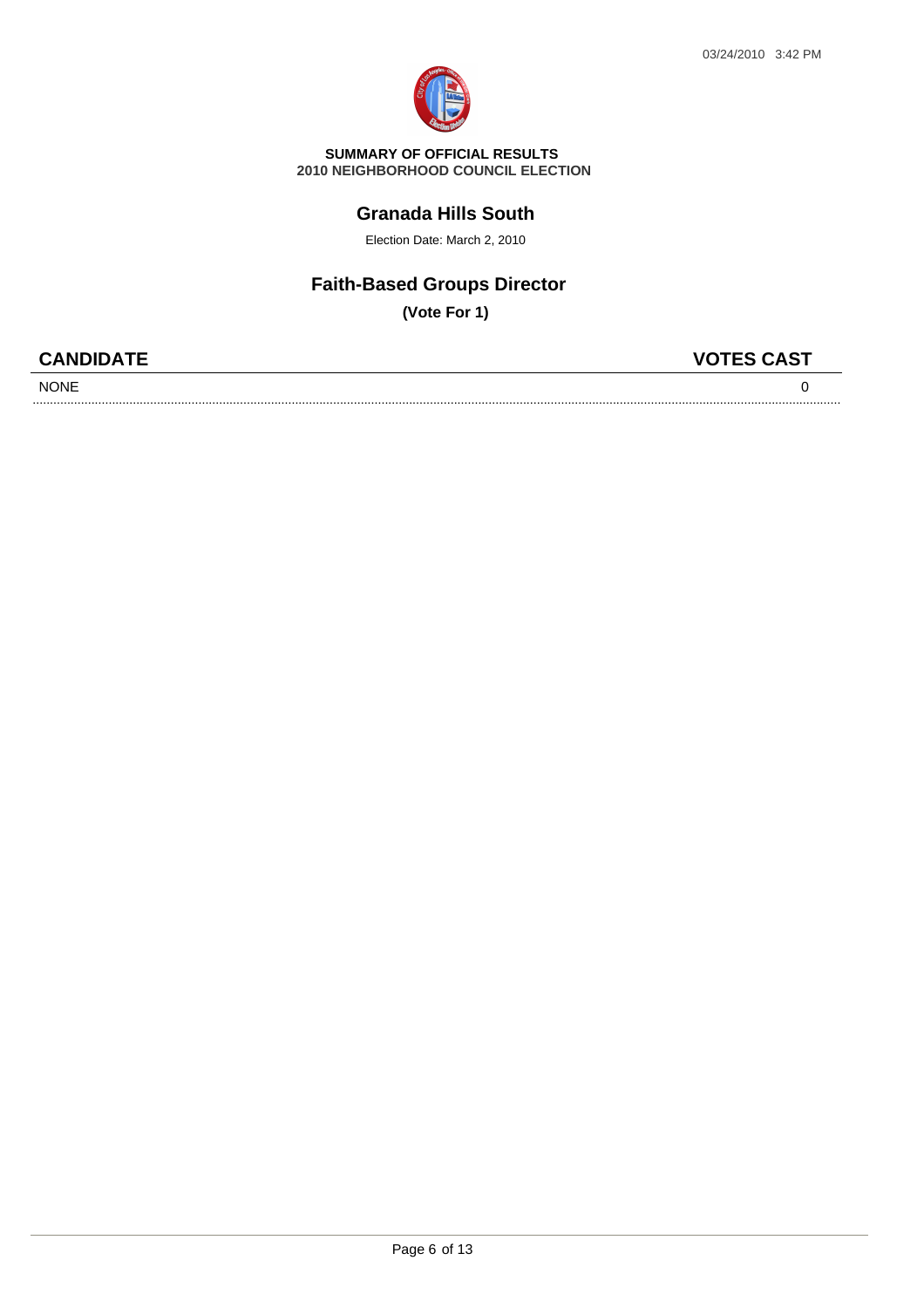

### **Granada Hills South**

Election Date: March 2, 2010

### **Business Director**

**(Vote For 1)**

|--|

JERRY D. ASKEW .......................................................................................................................................................................................................................................... <sup>13</sup>

**CANDIDATE VOTES CAST**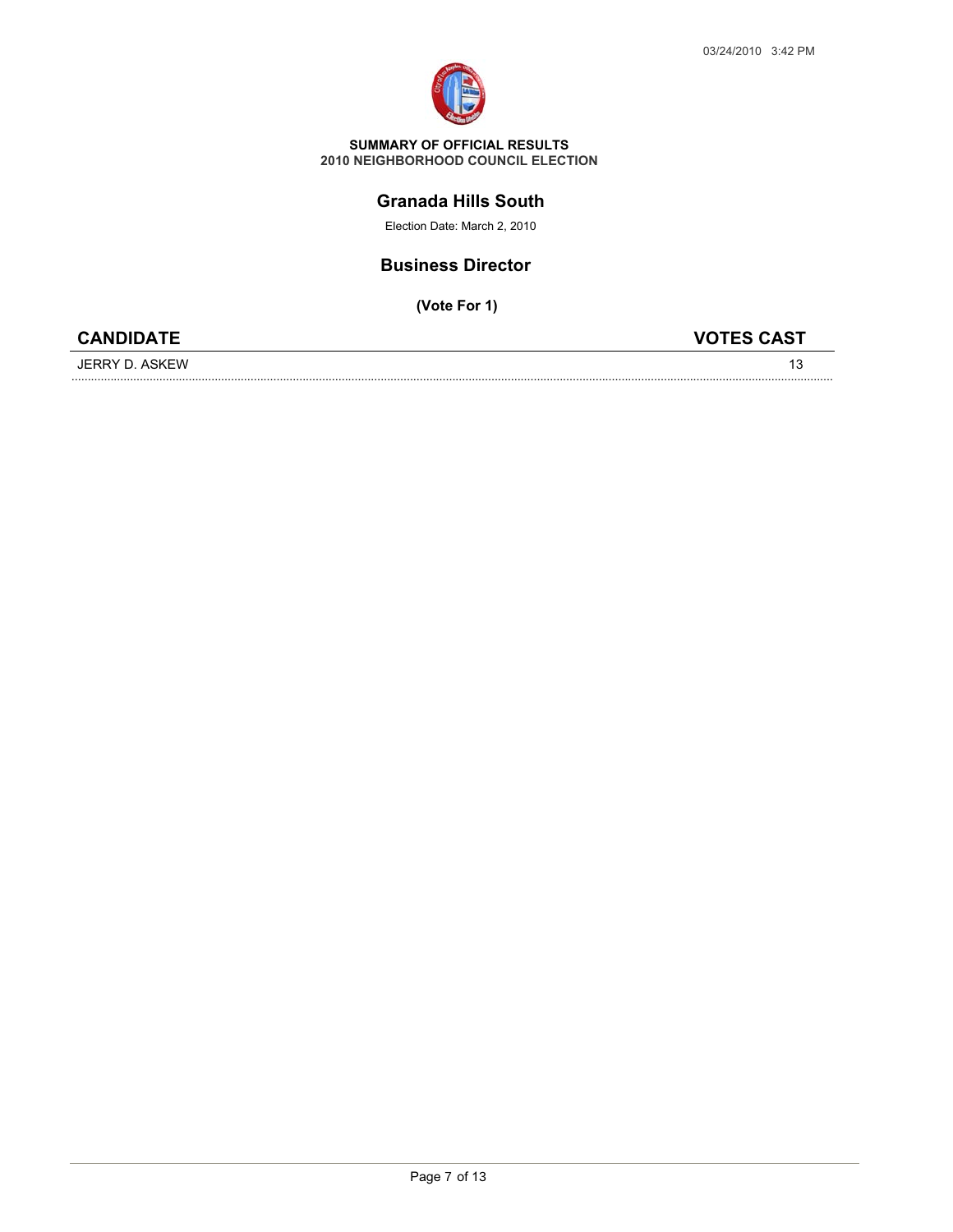

### **Granada Hills South**

Election Date: March 2, 2010

### **Homeowners Director**

| <b>CANDIDATE</b> | <b>VOTES CAST</b> |
|------------------|-------------------|
| ERIC MANSKER     |                   |
| JERRY D. ASKEW   |                   |
| ROSS A. TURMELL  |                   |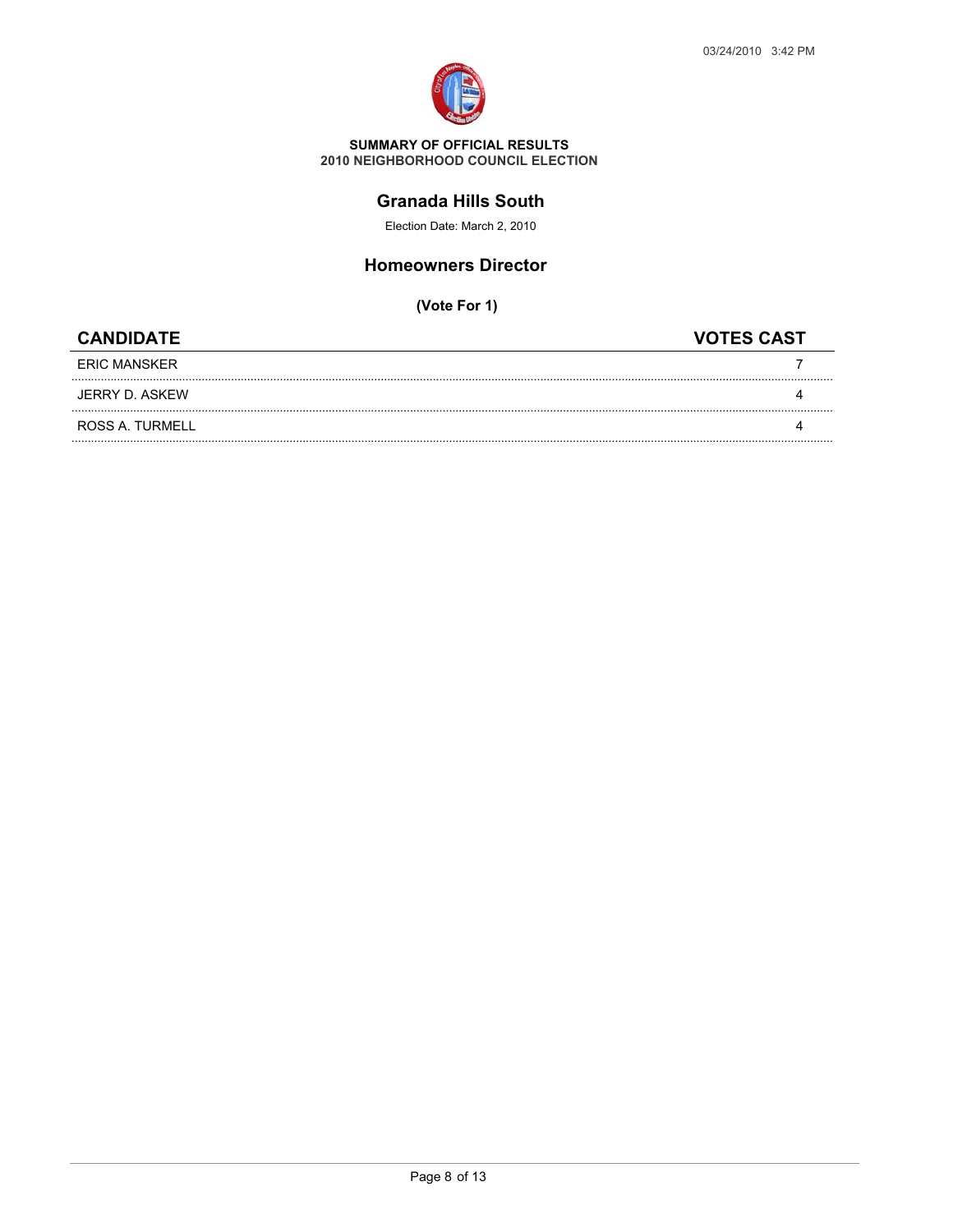

### **Granada Hills South**

Election Date: March 2, 2010

### **Parks and Cultural Arts Director**

| <b>CANDIDATE</b>  |  |
|-------------------|--|
| SEAN M<br>– RIVA. |  |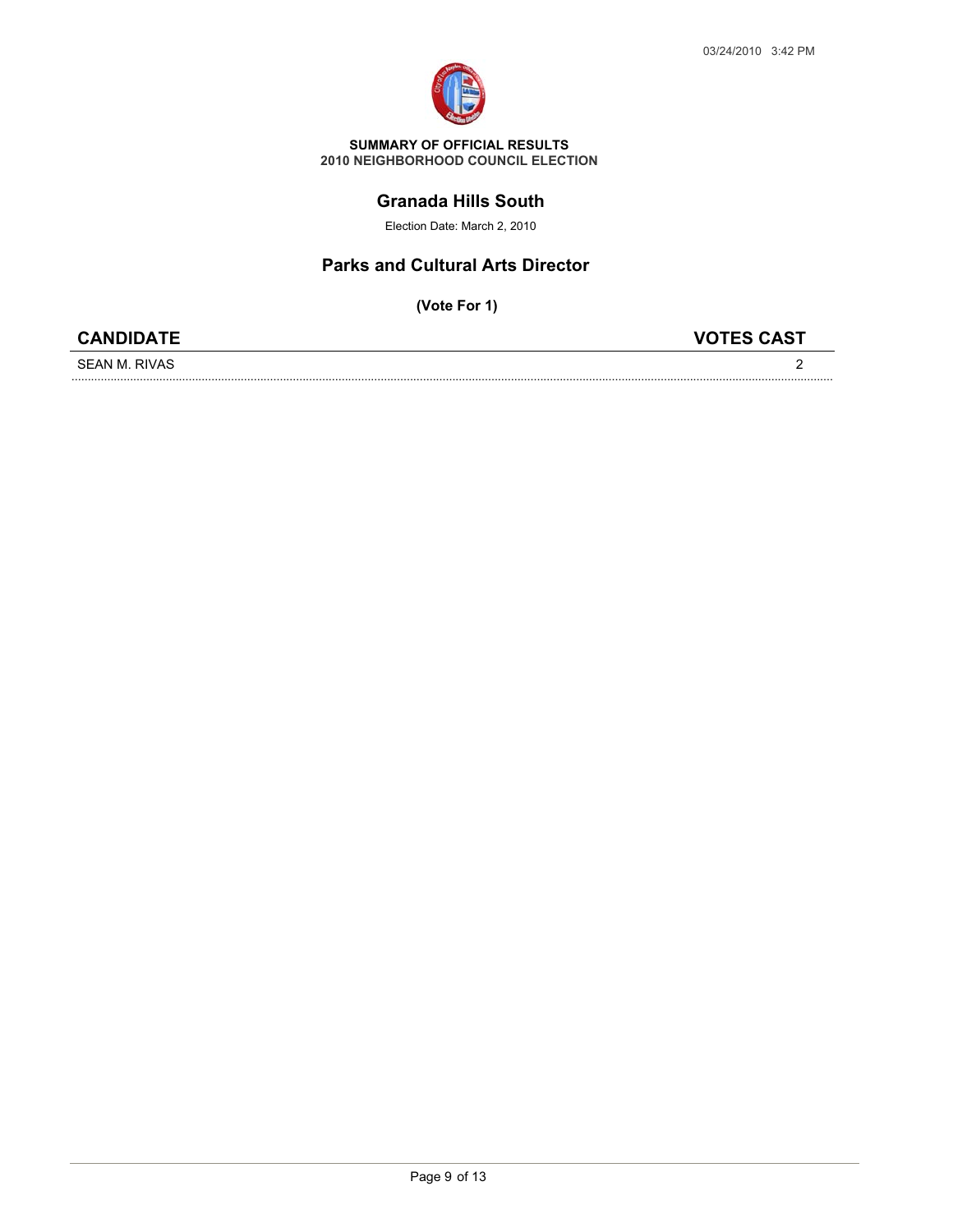

#### **Granada Hills South**

Election Date: March 2, 2010

# **Youth Organizations Director**

| <b>CANDIDATE</b> | <b>VOTES CAST</b> |
|------------------|-------------------|
| <b>NONE</b>      |                   |
|                  |                   |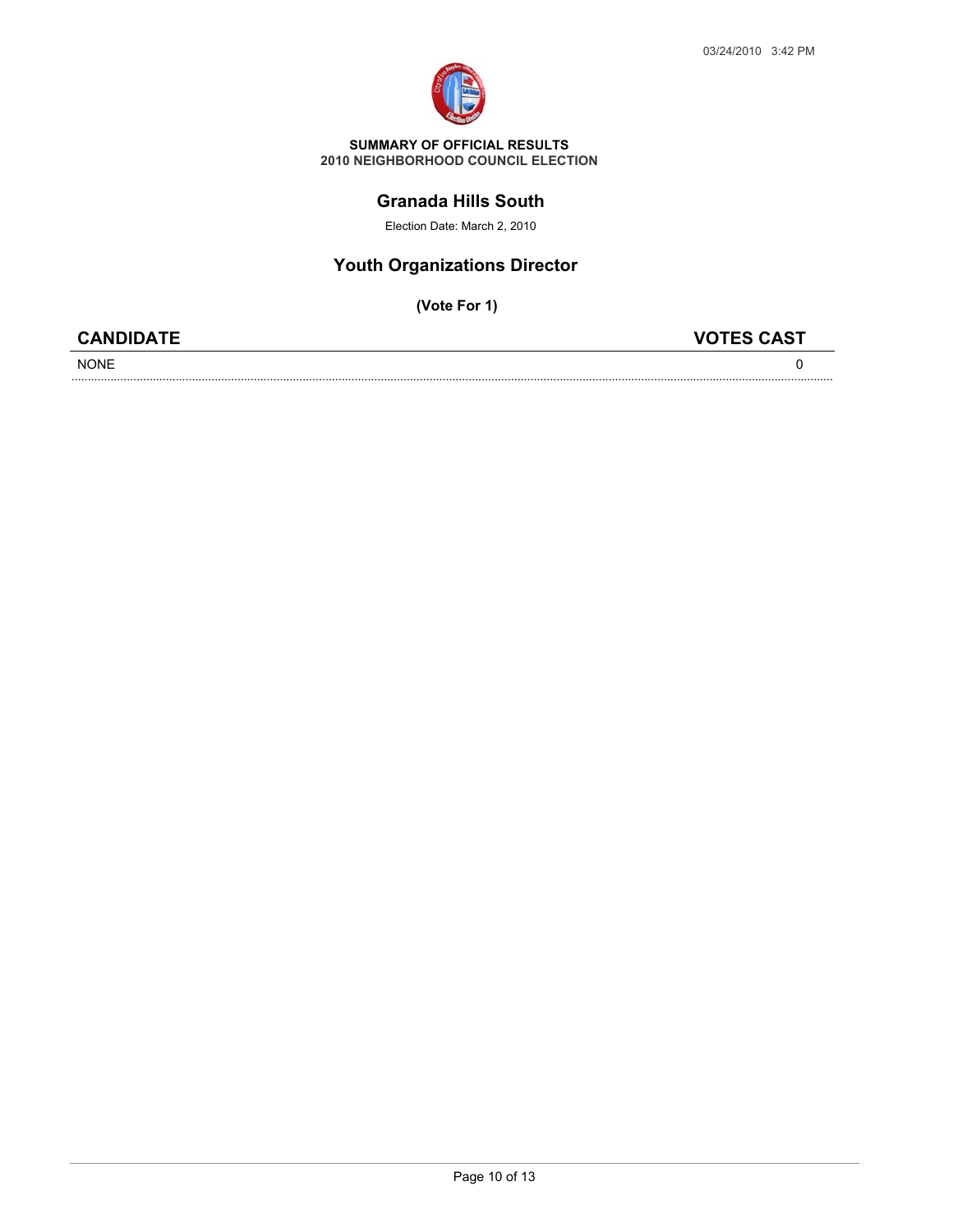

### **Granada Hills South**

Election Date: March 2, 2010

### **Students Director**

**(Vote For 1)**



TIWINKLE KHURANA

.......................................................................................................................................................................................................................................... <sup>2</sup>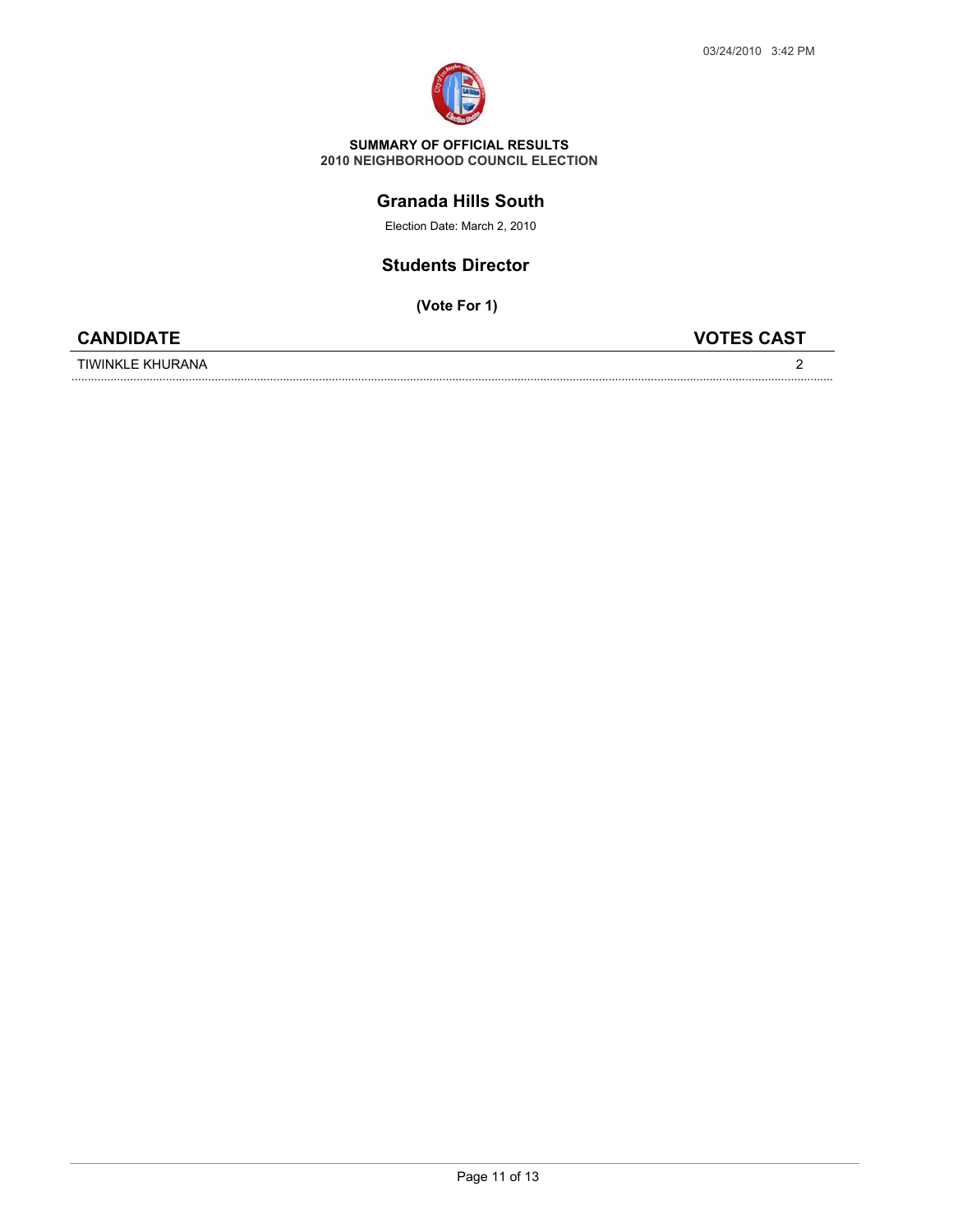

### **Granada Hills South**

Election Date: March 2, 2010

### **Education Director**

**(Vote For 1)**

NONE

**CANDIDATE VOTES CAST**